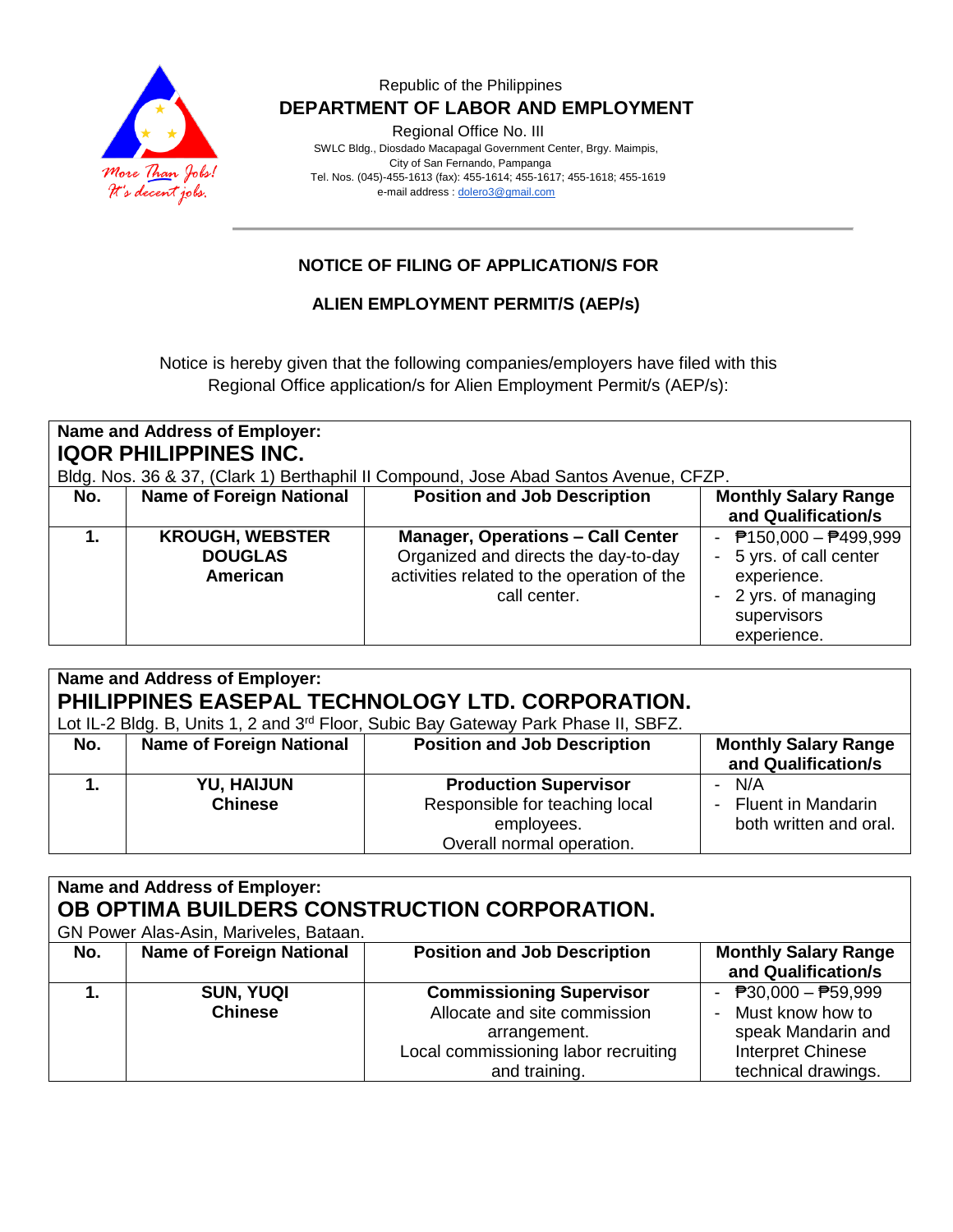

Regional Office No. III

 SWLC Bldg., Diosdado Macapagal Government Center, Brgy. Maimpis, City of San Fernando, Pampanga Tel. Nos. (045)-455-1613 (fax): 455-1614; 455-1617; 455-1618; 455-1619 e-mail address [: dolero3@gmail.com](mailto:dolero3@gmail.com)

**Name and Address of Employer: SHANGHAI ELECTRIC POWER CONSTRUCTION PHILIPPINE CORPORATION.**

GNPower Compound, Brgy. Alas-Asin, Mariveles, Bataan.

| No. | ັ<br><b>Name of Foreign National</b> | <b>Position and Job Description</b>       | <b>Monthly Salary Range</b><br>and Qualification/s |
|-----|--------------------------------------|-------------------------------------------|----------------------------------------------------|
| 1.  | <b>MA, SHIWEI</b>                    | <b>Equipment Installation Specialist</b>  | $\overline{P}30,000 - \overline{P}59,999$          |
|     | <b>Chinese</b>                       | Instructing, Assessing and Consulting     | Working knowledge                                  |
|     |                                      | the active customers through program      | in the assigned                                    |
|     |                                      | alteration to ensure that the information | position for over a                                |
|     |                                      | gets regenerated properly.                | vear.                                              |
| 2.  | LIU, YAMING                          | <b>Equipment Installation Specialist</b>  | $\overline{P}30,000 - \overline{P}59,999$          |
|     | <b>Chinese</b>                       | Instructing, Assessing and Consulting     | Working knowledge                                  |
|     |                                      | the active customers through program      | in the assigned                                    |
|     |                                      | alteration to ensure that the information | position for over a                                |
|     |                                      | gets regenerated properly.                | vear.                                              |
| 3.  | <b>CHE, JIANWEI</b>                  | <b>Mandarin Technical Works</b>           | $\overline{P}30,000 - \overline{P}59,999$          |
|     | <b>Chinese</b>                       | <b>Supervisor</b>                         | Working knowledge                                  |
|     |                                      | Responsible for supervising and           | in the assigned                                    |
|     |                                      | supporting the educational, research      | position for over a                                |
|     |                                      | and clinical programs in technical        | year.                                              |
|     |                                      | service specialty area.                   |                                                    |

| Name and Address of Employer:                                                          |                                 |                                       |                             |  |
|----------------------------------------------------------------------------------------|---------------------------------|---------------------------------------|-----------------------------|--|
| NIDEC SUBIC PHILIPPINES CORPORATION.                                                   |                                 |                                       |                             |  |
| Block B, Subic Technopark, Argonaut Highway, Boton Area, Subic Gateway District, SBFZ. |                                 |                                       |                             |  |
| No.                                                                                    | <b>Name of Foreign National</b> | <b>Position and Job Description</b>   | <b>Monthly Salary Range</b> |  |
|                                                                                        |                                 |                                       | and Qualification/s         |  |
|                                                                                        | <b>SAIGA, YOSUKE</b>            | <b>Production Engineering Adviser</b> | - $P30,000 - P59,999$       |  |
|                                                                                        | Japanese                        | Know how to oversee the production    | $- N/A$                     |  |
|                                                                                        |                                 | process.                              |                             |  |

# **Name and Address of Employer: PACIFIC SPOTTERS CORPORATION.**

Bldg. 7157 and N7166, located along C.M. Recto Highway and Gil Puyat Avenue, Clark Civil Aviation Complex, CFZP.

| No. | <b>Name of Foreign National</b> | <b>Position and Job Description</b> | <b>Monthly Salary Range</b><br>and Qualification/s |
|-----|---------------------------------|-------------------------------------|----------------------------------------------------|
|     | <b>KAPP, PHILLIP TURNER</b>     | <b>Treasurer and Director for</b>   | - $\overline{P}60,000 - \overline{P}89,999$        |
|     | American                        | <b>Maintenance and Operations</b>   | N/A                                                |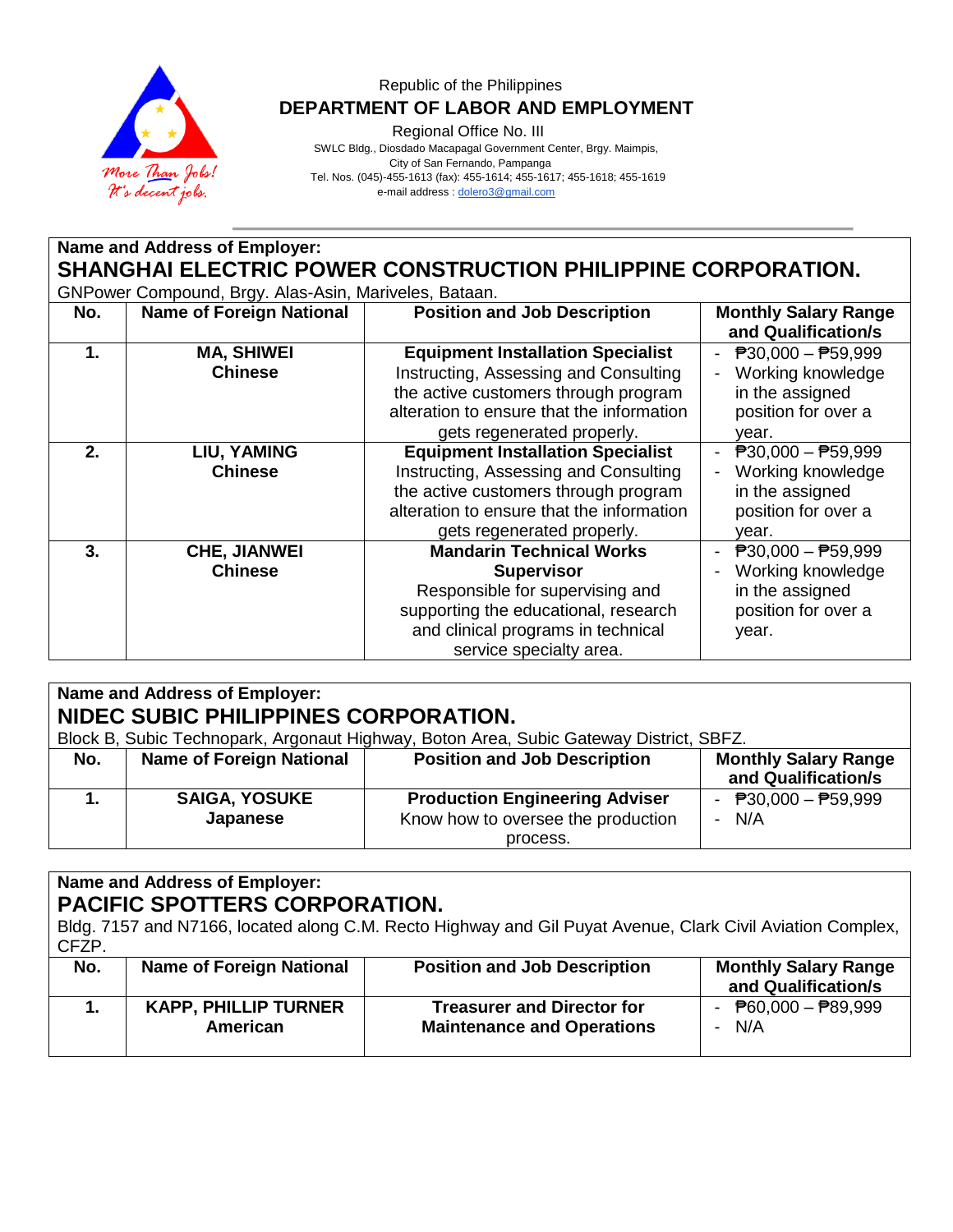

Regional Office No. III

 SWLC Bldg., Diosdado Macapagal Government Center, Brgy. Maimpis, City of San Fernando, Pampanga Tel. Nos. (045)-455-1613 (fax): 455-1614; 455-1617; 455-1618; 455-1619 e-mail address [: dolero3@gmail.com](mailto:dolero3@gmail.com)

| Name and Address of Employer:<br>CHINA SOUTHEAST ASIA ELECTRIC POWER CONSTRUCTION CORPORATION. |                                        |                                                                                                                                              |                                                                                                                                                    |  |
|------------------------------------------------------------------------------------------------|----------------------------------------|----------------------------------------------------------------------------------------------------------------------------------------------|----------------------------------------------------------------------------------------------------------------------------------------------------|--|
| 276 Dolores St., Brgy. Cabcaben, Mariveles, Bataan.                                            |                                        |                                                                                                                                              |                                                                                                                                                    |  |
| No.                                                                                            | <b>Name of Foreign National</b>        | <b>Position and Job Description</b>                                                                                                          | <b>Monthly Salary Range</b><br>and Qualification/s                                                                                                 |  |
| 1.                                                                                             | <b>SU, WENQUAN</b><br><b>Chinese</b>   | <b>Site Manager</b><br>Use specialist construction<br>management computer software to<br>manage & control all kinds of inventory.            | $ \overline{P}30,000 - \overline{P}59,999$<br><b>Excellent verbal</b><br>communication skills<br>specifically Mandarin<br>and English<br>language. |  |
| 2.                                                                                             | <b>MA, CHUANPU</b><br><b>Chinese</b>   | <b>Project Manager</b><br>Responsible for the entire power plant<br>project results and its timely completion.                               | ₱30,000 - ₱59,999<br><b>Excellent verbal</b><br>communication skills<br>specifically Mandarin<br>and English<br>language.                          |  |
| 3.                                                                                             | LI, XILIN<br><b>Chinese</b>            | <b>Document Controller</b><br>Perform regular audit on corporate<br>documents.<br>Responsible for file validation &<br>document controlling. | ₱30,000 - ₱59,999<br><b>Excellent verbal</b><br>$\blacksquare$<br>communication skills<br>specifically Mandarin<br>and English<br>language.        |  |
| 4.                                                                                             | LIU, YUJIAN<br><b>Chinese</b>          | <b>Marketing Specialist</b><br>Develops and implements marketing<br>plans.                                                                   | $\overline{P}30,000 - \overline{P}59,999$<br>Excellent verbal<br>communication skills<br>specifically Mandarin<br>and English<br>language.         |  |
| 5.                                                                                             | <b>WU, JINGCHENG</b><br><b>Chinese</b> | <b>Site Manager</b><br>Use specialist construction<br>management computer software to<br>manage & control all kinds of inventory.            | $P30,000 - P59,999$<br>Excellent verbal<br>communication skills<br>specifically Mandarin<br>and English<br>language.                               |  |
| 6.                                                                                             | XU, JUNJIAN<br><b>Chinese</b>          | <b>Document Controller</b><br>Perform regular audit on corporate<br>documents.<br>Responsible for file validation &<br>document controlling. | ₱30,000 - ₱59,999<br><b>Excellent verbal</b><br>communication skills<br>specifically Mandarin<br>and English<br>language.                          |  |